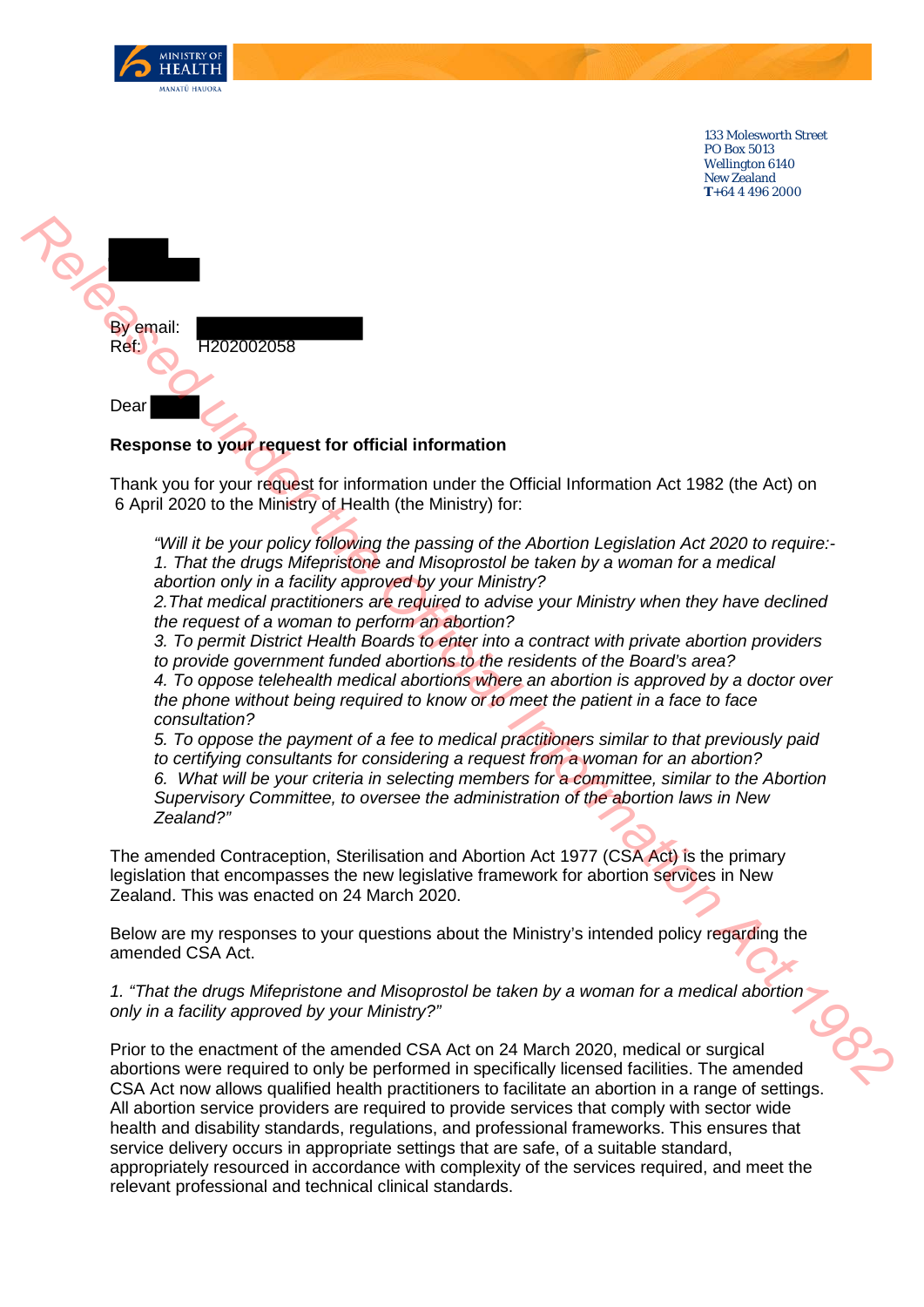*2. "That medical practitioners are required to advise your Ministry when they have declined the request of a woman to perform an abortion?"*

Section 20 of the amended CSA Act requires an abortion service provider to notify the Director-General of Health of every abortion performed. The Ministry does not require any health practitioner or abortion service provider to notify it of requests they decline.

*3. "To permit District Health Boards to enter into a contract with private abortion providers to provide government funded abortions to the residents of the Board's area?"*

Mirroring all other types of health and disability services, the Ministry is required to ensure quality and safe abortion services which comply with the law, as enacted by Parliament, are available and accessible to women in New Zealand.

District health boards (DHBs) are required to ensure abortion services are available and accessible to women in their catchment area. DHBs can use a range of models of care (ways of delivering services) to provide services.

Some DHBs provide comprehensive services themselves, but others choose to outsource service delivery of abortion services, or a component of the care pathway to external service providers. This latter option is one which some DHBs already use, and others may seek to use in the future.

*4. "To oppose telehealth medical abortions where an abortion is approved by a doctor over the phone without being required to know or to meet the patient in a face to face consultation?"*

The use of telehealth as a model of care continues to expand and be accepted as a safe and convenient method of delivering care to people.

As a widely accepted and used mode of health service delivery, consumers and health practitioners are protected by a comprehensive framework of regulations, standards and guidelines from their respective professional bodies with respect to telehealth consultations.

With respect to abortion services, the potential use of telehealth for abortion services (or some components thereof) was recognised some time ago by the now disbanded Abortion Supervisory Committee (ASC) '*Standards of Care for Women Requesting Abortion in Aotearoa New Zealand'*. The Ministry has carried over this standard into its '*Interim Standards for Abortion Services in New Zealand'*, available on our website at: *https://www.health.govt.nz/system/files/documents/publications/interim-standards-for-abortionservices-4apr2020.pdf*  Sec[on](https://www.health.govt.nz/system/files/documents/publications/interim-standards-for-abortion-services-4apr2020.pdf)d 20 of the smention CS[A](https://www.health.govt.nz/system/files/documents/publications/interim-standards-for-abortion-services-4apr2020.pdf) Act requires an about for the smear-one provide for noth the Director-<br> **Release of the official Information and the Information CSA Act was directed to the present<br>** *R.* **To permit District He** 

*5. "To oppose the payment of a fee to medical practitioners similar to that previously paid to certifying consultants for considering a request from a woman for an abortion?"*

The certifying consultant regime and its associated funding system is no longer operational as it was disbanded when the CSA Act was amended.

*6. "What will be your criteria in selecting members for a committee, similar to the Abortion Supervisory Committee, to oversee the administration of the abortion laws in New Zealand?"* 

An ASC or equivalent body is not a requirement of the amended CSA Act. The Ministry will oversee and administer the legislation, as it does with other health and disability legislation.